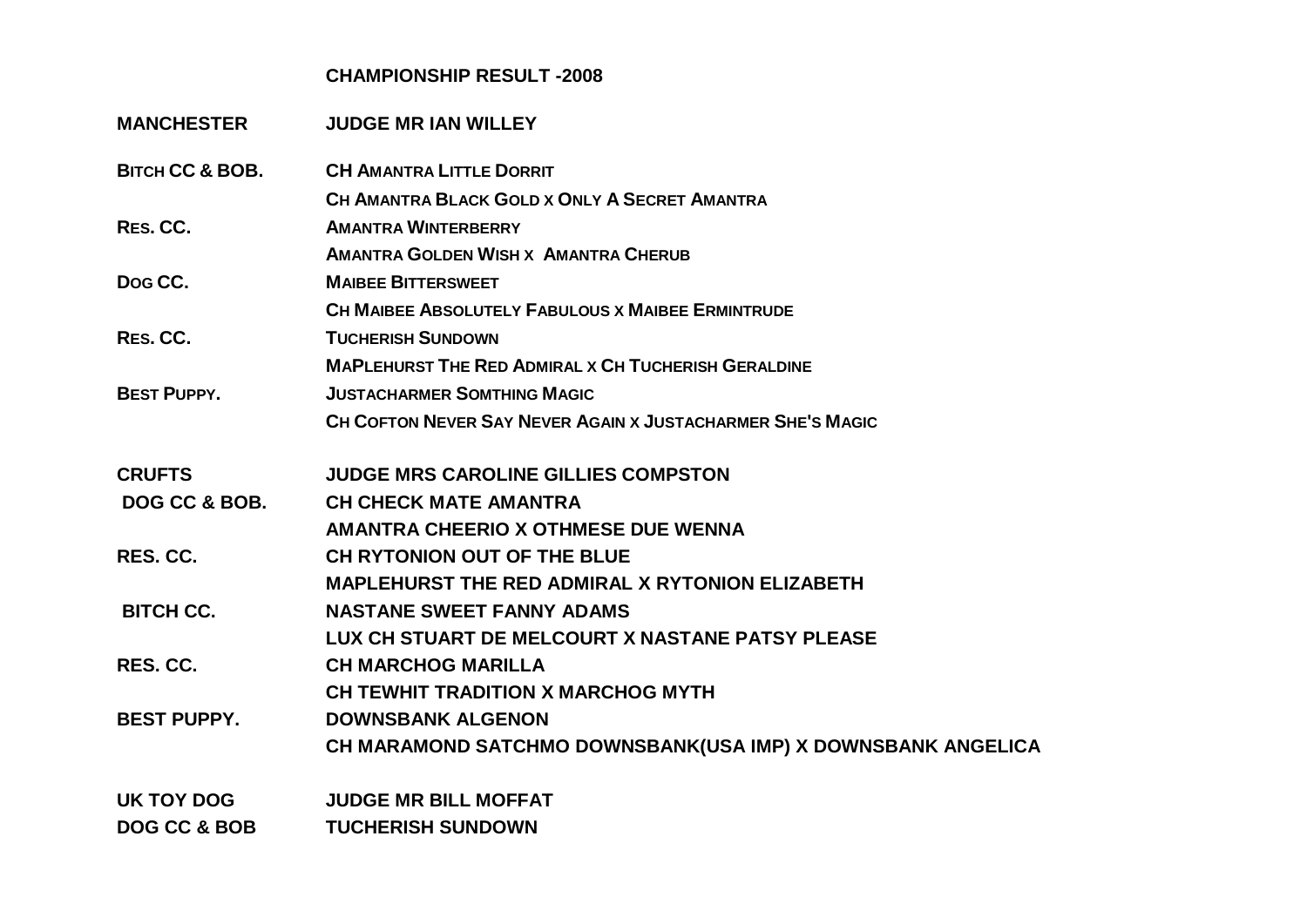|                            | <b>SEE MANCHESTER</b>                                    |
|----------------------------|----------------------------------------------------------|
| <b>RES CC</b>              | <b>CH CHECK MATE AMANTRA</b>                             |
|                            | <b>SEE CRUFTS</b>                                        |
| <b>BITCH CC</b>            | <b>NASTANE SWEET FANNY ADAMS</b>                         |
|                            | <b>SEE CRUFTS</b>                                        |
| <b>RES CC</b>              | <b>AMANTRA WINTERBERRY</b>                               |
|                            | <b>SEE MANCHESTER</b>                                    |
| <b>BEST PUPPY</b>          | <b>JUSTACHARMA SOMTHING MAGIC</b>                        |
|                            | <b>SEE MANCHESTER</b>                                    |
| <b>Northern KCS</b>        | <b>Judge MR STEPHEN RANDLE GOODWIN</b>                   |
| <b>BITCH CC &amp; BOB.</b> | <b>MAIBEE LEAH</b>                                       |
|                            | CH MAIBEE ABSOLUTELY FABULOUS X DUNROBBY CLARA AT MAIBEE |
| RES. CC.                   | <b>RYTONIAN SNOWDROP AT PENEMMA</b>                      |
|                            | <b>CH MAIBEE ROBSON X RYTONIAN ELIZABETH</b>             |
| Dog CC.                    | <b>MAIBEE BLUE BAYOU AT NISYROS</b>                      |
|                            | RYTONIAN LINFORD X TUCHERISH JOSEFINA                    |
| RES. CC.                   | <b>AMANTRA DICKENS WITH SOMBUR</b>                       |
|                            | CH AMANTRA BLACK GOLD X ONLY A SECRET AMANTRA            |
| <b>BEST PUPPY.</b>         | <b>MAIBEE LEAH</b>                                       |
|                            | <b>SEE ABOVE</b>                                         |
| <b>WELKS</b>               | <b>JUDGE MISS VALARIE HARVEY</b>                         |
| DOG CC & BOB               | <b>CH CHECK MATE AMANTRA</b>                             |
|                            | <b>SEE CRUFTS</b>                                        |
| RES. CC.                   | CH MARAMOND SATCHMO DOWNSBANK (US IMP)                   |
|                            | U.S CH MARAMOND MOJO X U.S CH MARAMOND TABITHA           |
| <b>BITCH CC</b>            | <b>TEWHIT TITANIA</b>                                    |
|                            | TEWHIT TREASURE TROVE X TEWHIT TALLULAH                  |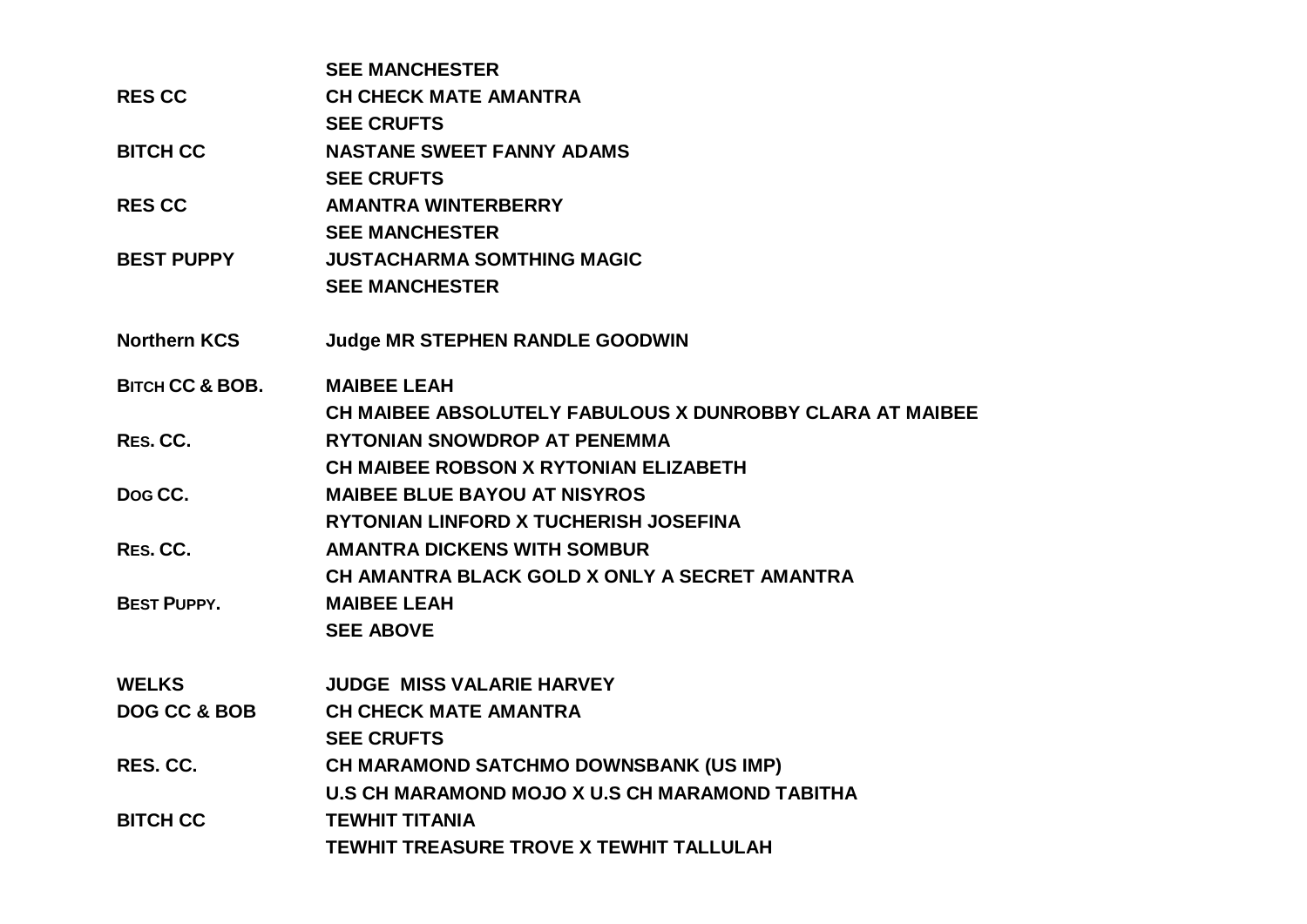| <b>RES CC</b><br><b>BEST PUPPY</b>   | <b>CHARNELL DIETRICH</b><br><b>CRIMBLDALE REGAL KNIGHT X CHARNELL ALICE FAYE</b><br><b>HEADRA'S CHOCOLATE D LITE</b><br>CH TEWHIT TYPHOON X AMANTRA CHOCOLATE DIVINE WITH HEADRA |
|--------------------------------------|----------------------------------------------------------------------------------------------------------------------------------------------------------------------------------|
| <b>KCS Club</b>                      | <b>JUDGE MR BRYAN MITCHELL</b>                                                                                                                                                   |
| DOG CC & BOB                         | <b>TUCHERISH SUNDOWN</b>                                                                                                                                                         |
|                                      | <b>SEE MANCHESTER</b>                                                                                                                                                            |
| <b>RES CC</b>                        | <b>CH CHECK MATE AMANTRA</b>                                                                                                                                                     |
|                                      | <b>SEE CRUFTS</b>                                                                                                                                                                |
| <b>BITCH CC</b>                      | <b>CH TEWHIT TANDANGO</b>                                                                                                                                                        |
|                                      | CH TUDORHURST ROYAL JEWEL X TEWHIT TANGO                                                                                                                                         |
| <b>RESCC</b>                         | <b>MULTI CH VERYAN D'AHOTEP</b>                                                                                                                                                  |
|                                      | LUX CH TOBIAS DE MELCOURT X FR CH RHAPSODY DE FONDCOMBE                                                                                                                          |
| <b>BEST PUPPY</b>                    | <b>AMANTRA REGALIST</b>                                                                                                                                                          |
|                                      | <b>CRIMBLEDALE REGAL KNIGHT AMANTRA X AMANTRA CHORUS</b>                                                                                                                         |
| <b>BIRMINGHAM</b><br><b>NATIONAL</b> | <b>JUDGE MR NEIL BECK</b>                                                                                                                                                        |
| <b>DOG CC &amp; BOB</b>              | <b>PAULIAN JEROME</b>                                                                                                                                                            |
|                                      | CH MAIBEE ROBSON X CH TUCHERISH PRECIOUS PAULIAN                                                                                                                                 |
| <b>RESCC</b>                         | <b>CH MAYNORTH CARNIVAL AT SIMANNIE</b>                                                                                                                                          |
|                                      | <b>MAIBEE DOMINGO X MAYNORTH REBECCA</b>                                                                                                                                         |
| <b>BITCH CC</b>                      | <b>AMANTRA WINTERBERRY</b>                                                                                                                                                       |
|                                      | <b>SEE MANCHESTER</b>                                                                                                                                                            |
| <b>RES CC</b>                        | <b>MAYNORTH IN SEVENTH HEAVEN</b>                                                                                                                                                |
|                                      | CH AMANTRA BLACK GOLD X MAYNORTH IVANA                                                                                                                                           |
| <b>BEST PUPPY</b>                    | <b>LORPHIL COPPER SUNRISE</b>                                                                                                                                                    |
|                                      | CH TUCHERISH SUNDOWN X LORPHIL COPPER DREAM                                                                                                                                      |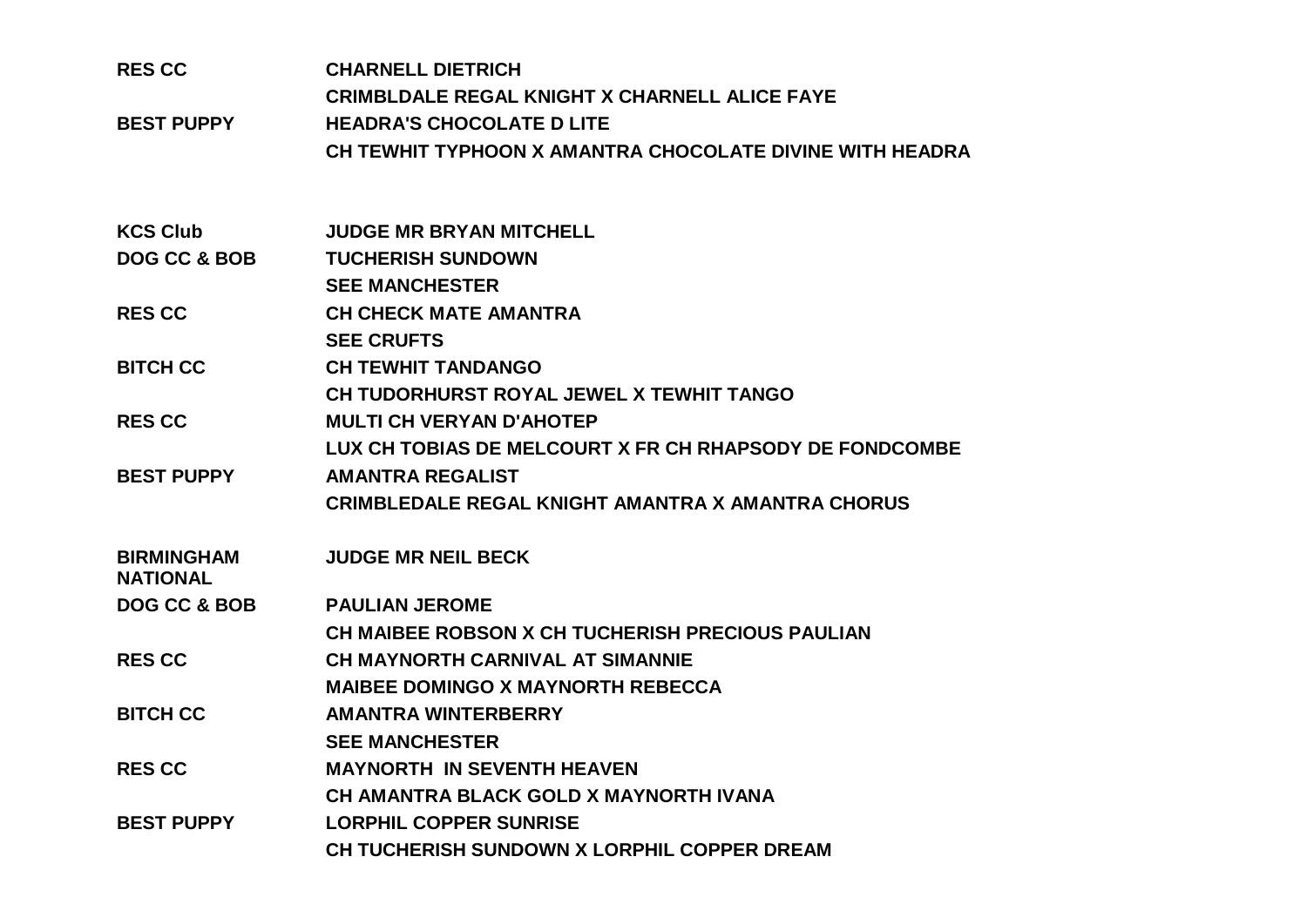| <b>SKC MAY</b>                     | <b>JUDGE MR ANDREW BRACE</b>                                    |
|------------------------------------|-----------------------------------------------------------------|
| <b>DOG CC &amp; BOB</b>            | <b>CH TUCHERISH SUNDOWN</b>                                     |
|                                    | <b>SEE MANCHESTER</b>                                           |
| <b>RES CC</b>                      | CH RYTONION OUT OF THE BLUE                                     |
|                                    | <b>SEE CRUFTS</b>                                               |
| <b>BITCH CC</b>                    | <b>TEWHIT TALLITHA</b>                                          |
|                                    | <b>TEWHIT TREASURE TROVE X TEWHIT TALLULAH</b>                  |
| <b>RES CC</b>                      | <b>MAIBEE LOLA</b>                                              |
|                                    | <b>CH MAIBEE ABSOLUTELY FABULOUS X DUNROBBIE CLARA</b>          |
| <b>BEST PUPPY</b>                  | <b>MAIBEE LOLA</b>                                              |
|                                    | CH MAIBEE ABSOLUTELY FABULOUS X DUNROBBIE CLARA                 |
| <b>BATH</b>                        | <b>JUDGE MRS ZENA THORN ANDREWS</b>                             |
| <b>BITCH CC &amp; BOB</b>          | <b>CAVELLA CALLULA</b>                                          |
|                                    | CH MARSWARD MY MATE MARCHOG X MARCHOG MATILDA PLUM OF CAVELLA   |
| <b>RES CC</b>                      | <b>AMANTRA WINTERBERRY</b>                                      |
|                                    | <b>SEE MANCHESTER</b>                                           |
| DOG CC                             | <b>MARCHOG MACFLANNEL</b>                                       |
|                                    | THE WORLD IS NOT ENOUGH FOR COFTON X CAN CH MARCHOG MABEL SYRUP |
| <b>RES CC</b>                      | <b>CH CHECK MATE AMANTRA</b>                                    |
|                                    | <b>SEE CRUFTS</b>                                               |
| <b>BEST PUPPY</b>                  | <b>COFTON BOP TO THE TOP</b>                                    |
|                                    | <b>BARRYANN BYNGLEE X COFTON THINK OF ME</b>                    |
| <b>SOUTHERN</b><br><b>COUNTIES</b> | <b>JUDGE DR ANDREAS SCHEMEL</b>                                 |
| DOG CC & BOB                       | <b>CH CHECK MATE AMANTRA</b>                                    |
|                                    | <b>SEE CRUFTS</b>                                               |
| <b>RES CC</b>                      | <b>MAIBEE TEDDIE</b>                                            |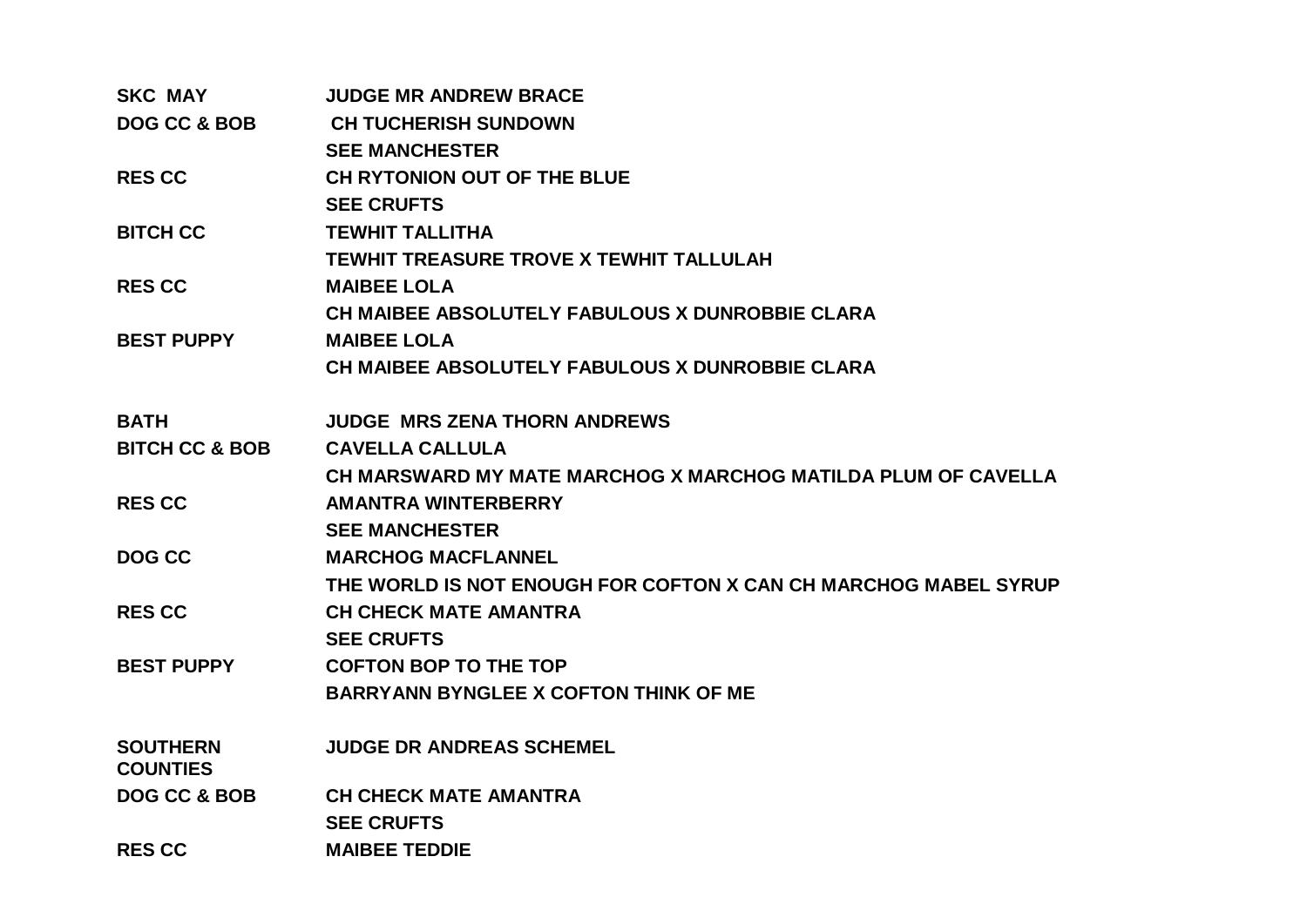|                         | <b>CH TEWHIT TYPHOON X MAIBEE RACHEL</b>                              |
|-------------------------|-----------------------------------------------------------------------|
| <b>BITCH CC</b>         | <b>NASTANE SWEET FANNY ADAMS</b>                                      |
|                         | <b>SEE CRUFTS</b>                                                     |
| <b>RES CC</b>           | <b>CH MAIBEE EMILY</b>                                                |
|                         | <b>CH MAIBEE RUBEN X MAIBEE NICHOLE</b>                               |
| <b>BEST PUPPY</b>       | <b>MAIBEE TEDDIE</b>                                                  |
|                         | CH TEWHIT TYPHOON X MAIBEE RACHEL                                     |
| <b>THREE COUNTIES</b>   | <b>JUDGE F SUMMERFIELD</b>                                            |
| <b>DOG CC &amp; BOB</b> | CH RYTONION OUT OF THE BLUE                                           |
|                         | <b>SEE CRUFTS</b>                                                     |
| <b>RES CC</b>           | <b>CH CHECK MATE AMANTRA</b>                                          |
|                         | <b>SEE CRUFTS</b>                                                     |
| <b>BITCH CC</b>         | TIFLIN THE BLACK PEARL AT NISYROS                                     |
|                         | CHINT CH HEADRAS CHOCOLATE BOX X JUSTACHARMA MY GIRLS MAGIC AT TIFLIN |
| <b>RES CC</b>           | <b>AMANTRA WINTERBERRY</b>                                            |
|                         | <b>SEE MANCHESTER</b>                                                 |
| <b>BEST PUPPY</b>       | <b>MAIBEE TEDDIE</b>                                                  |
|                         | <b>SEE SOUTHERN COUNTIES</b>                                          |
| <b>BORDER UNION</b>     | <b>JUDGE PATRICIA ALLINGTON</b>                                       |
| <b>DOG CC &amp; BOB</b> | <b>AMANTRA DICKENS WITH SOMBUR</b>                                    |
|                         | <b>SEE NORTHERN KCS CLUB SHOW</b>                                     |
| <b>RES CC</b>           | <b>CH CHECK MATE AMANTRA</b>                                          |
|                         | <b>SEE CRUFTS</b>                                                     |
| <b>BITCH CC</b>         | <b>AMANTRA WINTERBERRY</b>                                            |
|                         | <b>SEE MANCHESTER</b>                                                 |
| <b>RES CC</b>           | <b>TUCHERISH WKD ANTOINETTE</b>                                       |
|                         | CH / AM CH TUCHERISH MARK ANTHONY X CH TUCHERISH VIOLETTA             |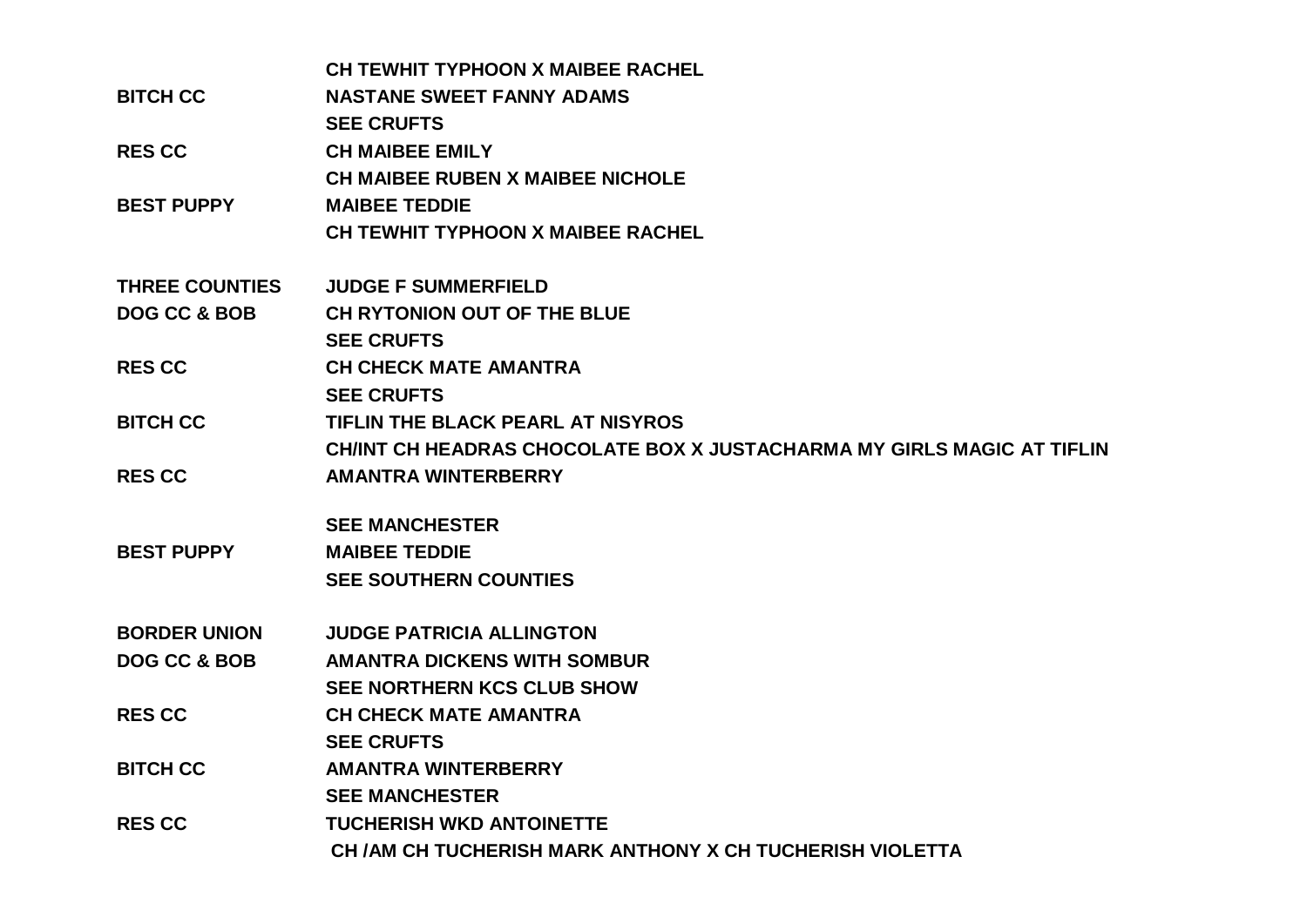| <b>BEST PUPPY</b>       | <b>LILLIJAY DEBONAIRE DIGBY</b>                                 |
|-------------------------|-----------------------------------------------------------------|
|                         | CH/AM/INT/IR CH ROSSBONNY HENLEY JW X ROSSBONY MY GIRL LILLIJAY |
| <b>WINDSOR</b>          | <b>JUDGE MRS S DESSERNE (FRANCE)</b>                            |
| DOG CC & BOB            | CH RYTONIAN OUT OF THE BLUE                                     |
|                         | <b>SEE CRUFTS</b>                                               |
| <b>RES CC</b>           | <b>CWMHAF FORTY SECOND STREET</b>                               |
|                         | AM CH LOUJON BACKROADS ADVENTURE X CH/ AM CH CWMHAF SANTUZZA    |
| <b>BITCH CC</b>         | <b>CH AMANTRA WINTERBERRY</b>                                   |
|                         | <b>SEE MANCHESTER</b>                                           |
| <b>RES CC</b>           | <b>CH MAIBEE EMILY</b>                                          |
|                         | <b>SEE SOUTHERN COUNTIES</b>                                    |
| <b>BEST PUPPY</b>       | <b>INIXIA LOVE AFFAIR</b>                                       |
|                         | <b>BARRYANN BRYNGLEE X INIXIA NEVER ENDING LOVE</b>             |
| <b>SOUTH WALES</b>      | <b>JUDGE</b> Rita A Lloyd                                       |
| <b>DOG CC &amp; BOB</b> | <b>ROSSPENN FUDGE BROWNIE OF CHACOMBE</b>                       |
|                         | IR CH GAYHLO HERBERT X GAYHALO X TREACLE TART                   |
| <b>RES CC</b>           | <b>MARCHOG MACFLANNEL</b>                                       |
|                         | <b>SEE BATH</b>                                                 |
| <b>BITCH CC</b>         | <b>MAIBEE RACHEL</b>                                            |
|                         | <b>CH MAIBEE RUBEN X MAIBEE NICHOL</b>                          |
| <b>RES CC</b>           | <b>KASAMANDA MY FAIR LADY</b>                                   |
|                         | <b>COFTON GOLDEN DANDY LION X KINGSCOURT LADY SOPHIA</b>        |
| <b>BEST PUPPY</b>       | <b>JUSTACHARMA SOMTHING MAGIC</b>                               |
|                         | <b>SEE MANCHESTER</b>                                           |
| <b>LEEDS</b>            | <b>JUDGE ELLIS HULME</b>                                        |
| <b>DOG CC &amp; BOB</b> | CH RYTONION OUT OF THE BLUE                                     |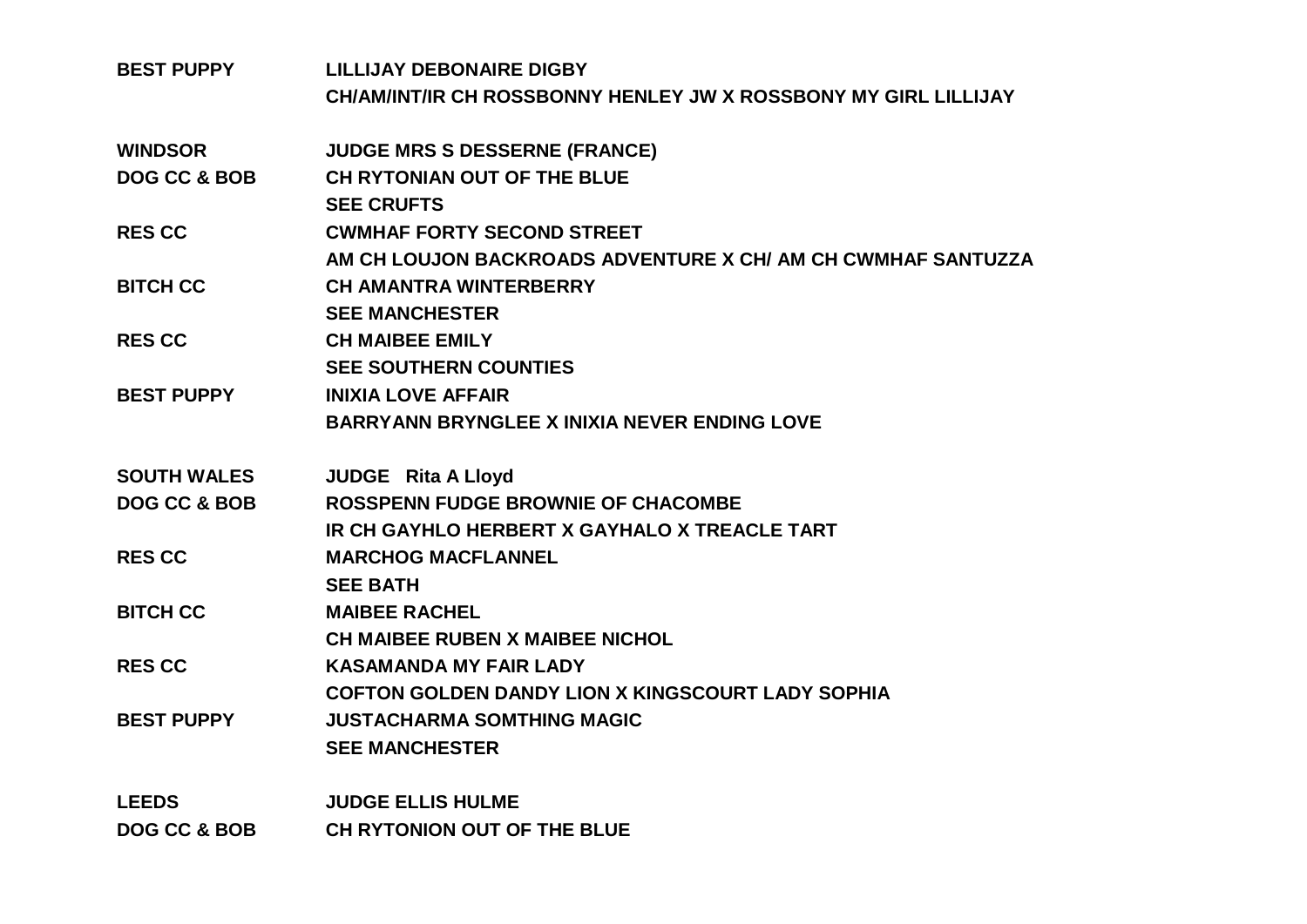| <b>RES CC</b><br><b>BITCH CC</b>        | <b>SEE CRUFTS</b><br><b>MARCHOG MACFLANNEL</b><br><b>SEE BATH</b><br><b>CH TEWHIT TITANIA</b>                               |
|-----------------------------------------|-----------------------------------------------------------------------------------------------------------------------------|
| <b>RES CC</b>                           | <b>SEE WELKS</b><br><b>CH AMANTRA WINTERBERRY</b>                                                                           |
| <b>BEST PUPPY</b>                       | <b>SEE MANCHESTER</b><br><b>LANKCOMBE GABRIELLA AT RIVERMOOR</b><br>CH COFTON NEVER SAY NEVER AGAIN X STONEPIT GLAMOUR GIRL |
| <b>PAIGNTON</b>                         | <b>JUDGE: MISS VANDELLA WILLIAMS</b>                                                                                        |
| <b>BITCH CC &amp; BOB</b>               | <b>CH AMANTRA WINTERBERRY</b><br><b>SEE MANCHESTER</b>                                                                      |
| <b>RESCC</b>                            | <b>MAYNORTH IRRESISTIBLE JW</b><br><b>CRIMBLEDALE REGAL KNIGHT X MAYNORTH WISHING ON A STAR</b>                             |
| DOG CC                                  | <b>AMANTRA CHEERS</b><br>AMANTRA CHEERIO X AMANTRA CHRISTMAS ROSE                                                           |
| <b>RES CC</b>                           | TUCHERISH JOLYON J.W. SH. CM<br>CH MAIBEE ROBSON X TUCHERISH DANIELLE                                                       |
| <b>BEST PUPPY</b>                       | <b>LANKCOMBE GABRIELLA AT RIVERMOOR</b><br><b>SEE LEEDS</b>                                                                 |
|                                         |                                                                                                                             |
| <b>WELSH</b><br><b>DOG CC &amp; BOB</b> | <b>JUDGE MRS ANN HORAN</b><br>CH RYTONION OUT OF THE BLUE                                                                   |
|                                         | <b>SEE CRUFTS</b>                                                                                                           |
| <b>RESCC</b>                            | <b>NASTANE TOMMY</b><br>CH TEWIT TYPHOON X CH NASTANE SWEET FANNY ADAMS                                                     |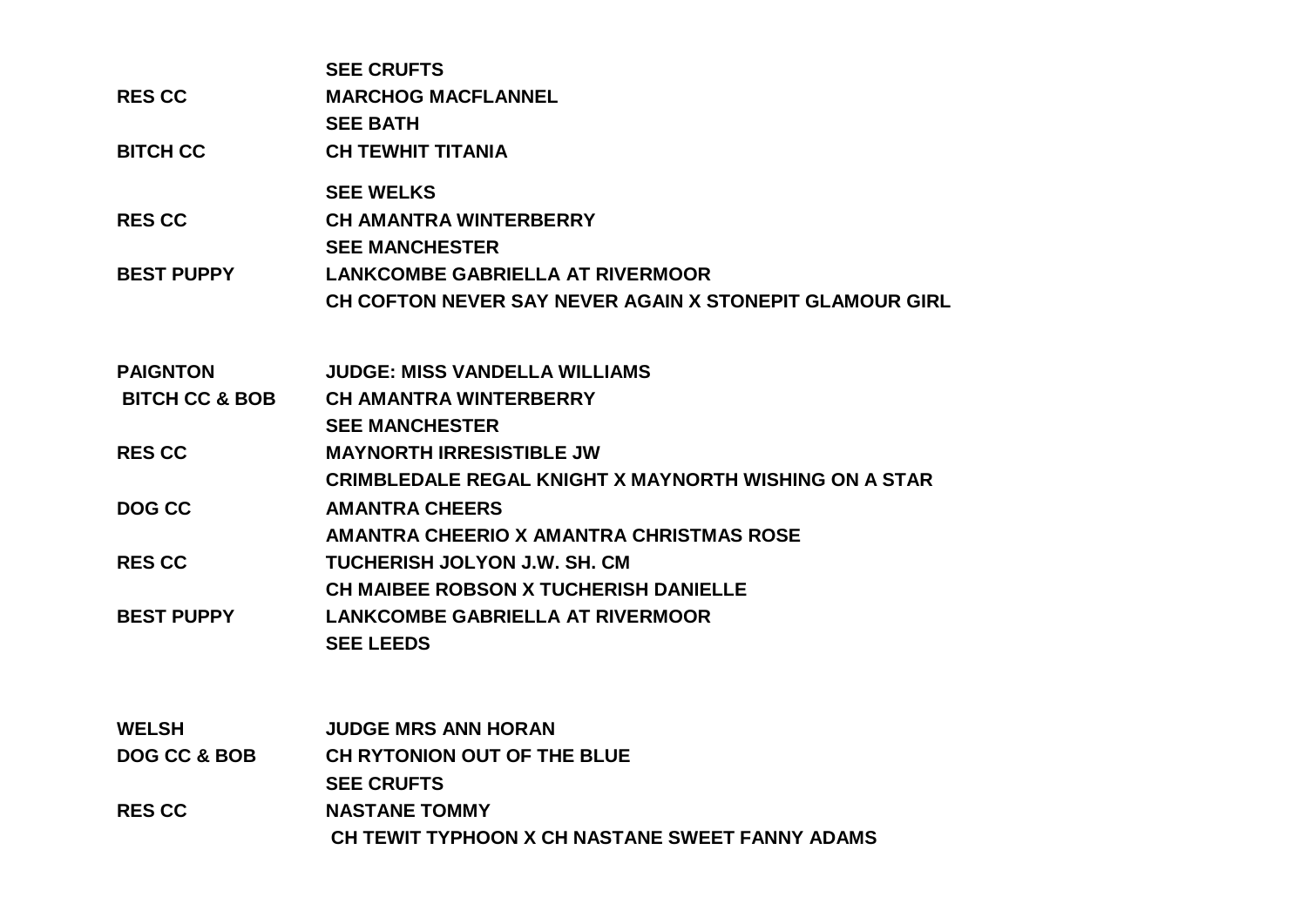| <b>BITCH CC</b>           | INT CH LUX CH VERYAN D'AHOTEP                                         |
|---------------------------|-----------------------------------------------------------------------|
|                           | <b>SEE KCS CLUB SHOW</b>                                              |
| <b>RES CC</b>             | <b>AMANTRA CHOCOLATE DIVINE WITH HEADRA</b>                           |
|                           | CH INT CH F CH HEADRA'S CHOCOLATE BOX X AMANTRA CAPPUCHINO WITH HEDRA |
| <b>BEST PUPPY</b>         | <b>LANKCOMBE GABRIELLA AT RIVERMOOR</b>                               |
|                           | <b>SEE LEEDS</b>                                                      |
| <b>RICHMOND</b>           | <b>JUDGE MR RON STEWART</b>                                           |
| <b>DOG CC &amp; BOB</b>   | <b>JUSTACHARMA HE IS OUR MAGIC JW</b>                                 |
|                           | THE WORLD IS NOT ENOUGH FOR COFTON X JUSTACHARMA REMEMBER MAGIC       |
| <b>RES CC</b>             | <b>CHACOMBE JACKSON</b>                                               |
|                           | <b>CHACOMBE JACKSON X CHACOMBE MIRANDA</b>                            |
| <b>BITCH CC</b>           | <b>CAVELLA CALLULA</b>                                                |
|                           | CH MARSWARD MY MATE MARCHOG X MARCHOG MATILDA PLUM OF CAVELLA         |
| <b>RES CC</b>             | <b>AMANTRA CHANEL</b>                                                 |
|                           | CH AMANTRA CHOIRBOY X CH AMANTRA LITTLE DORRIT                        |
| <b>BEST PUPPY</b>         | <b>LANKCOMBE GABRIELLA AT RIVERMOOR</b>                               |
|                           | <b>SEE LEEDS</b>                                                      |
| <b>DARLINGTON</b>         | <b>JUDGE MRS JANE LILLEY</b>                                          |
| <b>BITCH CC &amp; BOB</b> | <b>AMANTRA CHRISTIANIA FOR SLEEPYHOLLOW</b>                           |
|                           | CH AMANTRA CHARACTER X AMANTRA CHA CHA CHA                            |
| <b>REC CC</b>             | <b>CH AMANTRA WINTERBERRY</b>                                         |
|                           | <b>SEE MANCHESTER</b>                                                 |
| DOG CC                    | <b>MAIBEE BLUE BAYOU AT NISYROS</b>                                   |
|                           | <b>SEE NORTHERN KCS</b>                                               |
| <b>RES CC</b>             | <b>AMANTRA DICKENS WITH SOMBUR</b>                                    |
|                           | <b>SEE NORTHERN KCS</b>                                               |
| <b>BEST PUPPY</b>         | <b>DOWNSBANK MR BO JANGLES WITH CUTEL</b>                             |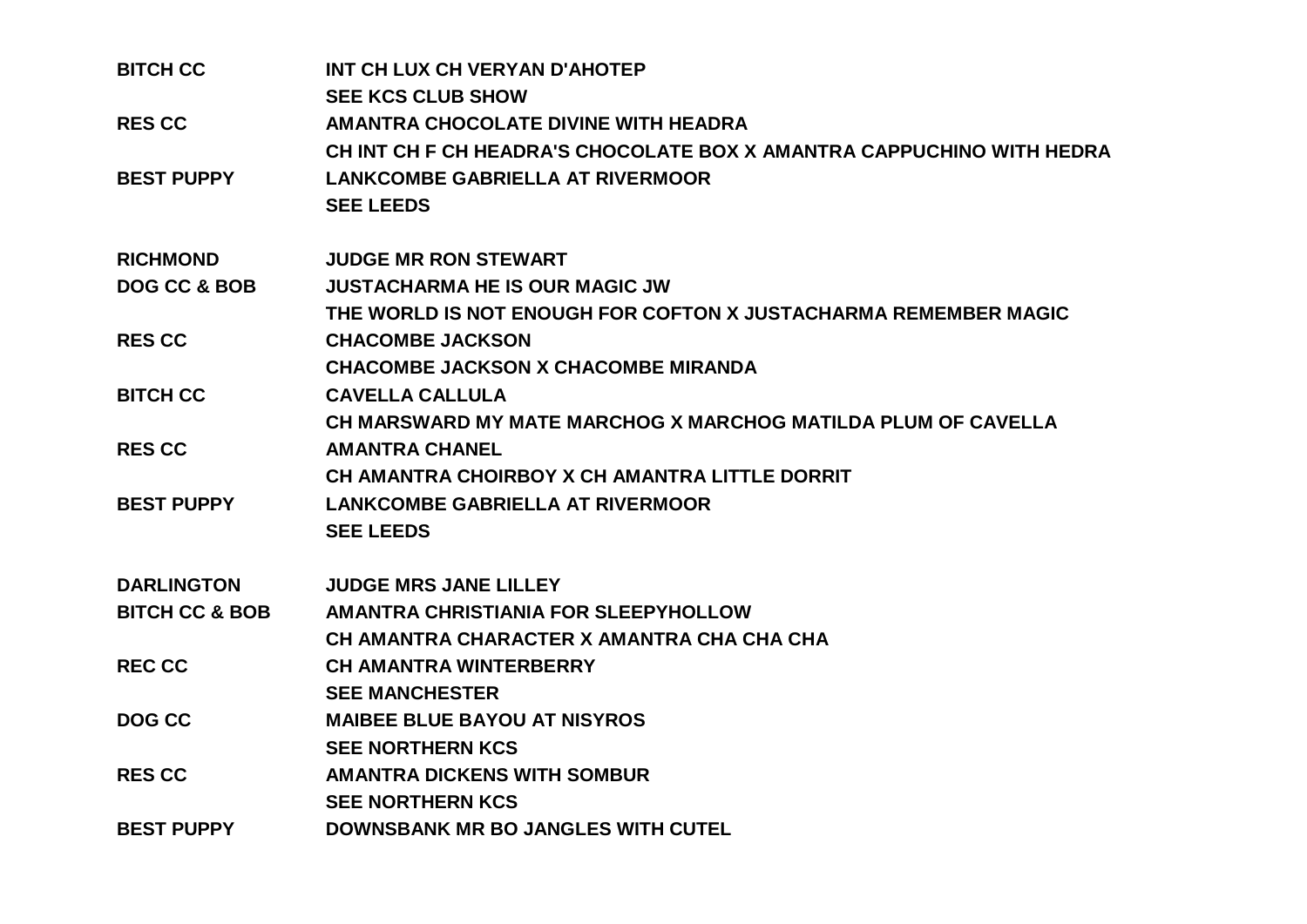## **CH MARAMOND SACHMO X ROSSBONNY BETTY BLUE ON DOWNBANKS**

| <b>DRIFFIELD</b>                     | <b>JUDGE MRS JOYCE MITCHELL</b>                          |
|--------------------------------------|----------------------------------------------------------|
| <b>DOG CC &amp; BOB</b>              | <b>LORPHIL COPPER SUNRISE</b>                            |
|                                      | <b>SEE BIRMINGHAM NATIONAL</b>                           |
| <b>RES CC</b>                        | TUCHERISH JOLYON J.W. SH. C.M.                           |
|                                      | <b>CH MAIBEE ROBSON X TUCHERISH DANIELLE</b>             |
| <b>BITCH CC</b>                      | <b>MAIBEE LAYLA</b>                                      |
|                                      | CH MAIBEE ABSOLUTELY FABULOUS X DUNROBBY CLARA AT MAIBEE |
| <b>RES CC</b>                        | <b>MAIBEE LOLA AT NISYROS</b>                            |
|                                      | CH MAIBEE ABSOLUTELY FABULOUS X DUNROBBY CLARA AT MAIBEE |
| <b>BEST PUPPY</b>                    | <b>DOWNSBANK MR BO JANGLES WITH CUTEL</b>                |
|                                      | <b>SEE DARLINGTON</b>                                    |
|                                      |                                                          |
| <b>MIDLAND COUNTIES</b>              | <b>JUDGE TERRY NETHERCOTT</b>                            |
| <b>DOG CC &amp; BOB</b>              | <b>AMANTRA CHEERS</b>                                    |
|                                      | <b>SEE PAIGNTON</b>                                      |
| <b>RES CC</b>                        | <b>DOWNSBANK MR BO JANGLES WITH CUTEL</b>                |
|                                      | <b>SEE DARLINGTON</b>                                    |
| <b>BITCH CC</b>                      | <b>MAIBEE LOLA AT NISYROS</b>                            |
|                                      | <b>SEE DRIFIELD</b>                                      |
| <b>RES CC</b>                        | <b>MAIBEE LAYLA</b>                                      |
|                                      | <b>SEE DRIFFIELD</b>                                     |
| <b>BEST PUPPY</b>                    | <b>DOWNSBANK MR BO JANGLES WITH CUTEL</b>                |
|                                      | <b>SEE DARLINGTON</b>                                    |
|                                      |                                                          |
| <b>KING CHARLES</b>                  | <b>JUDGE JOHN BLEWETT</b>                                |
| <b>SPANIEL</b><br><b>ASSOCIATION</b> |                                                          |
| DOG CC & BOB                         | <b>AMANTRA DICKENS WITH SOMBUR</b>                       |
|                                      |                                                          |